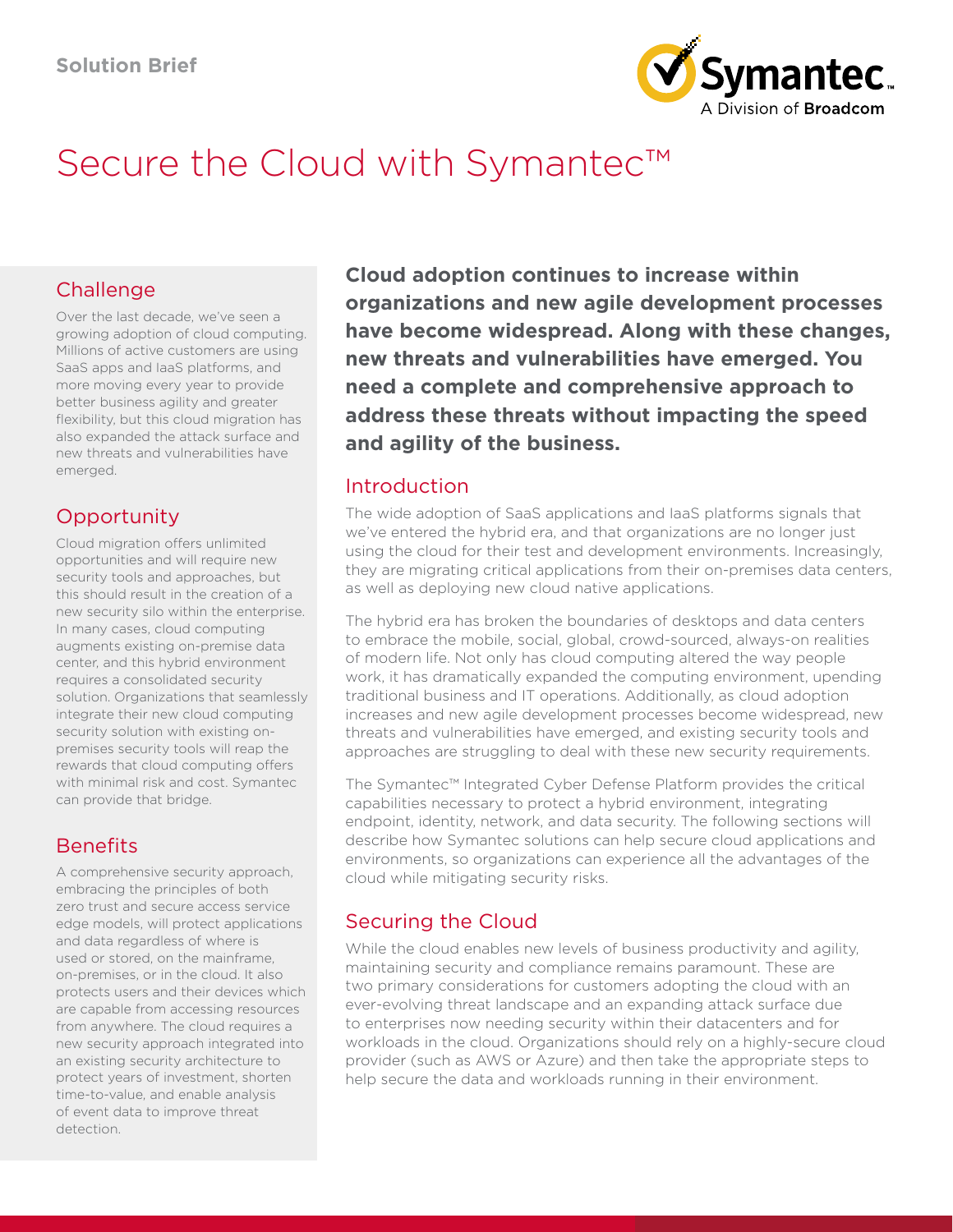## Securing the Cloud (con't)

Security and compliance in the cloud present new challenges for security, IT and DevOps teams. Applications in these environments are componentized, preconfigured and based on a library of templates. These applications are dynamic, mobile, orchestrated, and automated. Architectural differences between workloads in the cloud and on-premises infrastructures make it difficult to retrofit on-premises security solutions for public cloud environments. Traditional security solutions may not work well in the cloud, where infrastructure configuration and security policies need to be applied and enforced dynamically and may be based on aggregating traffic at the perimeter for threat detection, rather than building security into a distributed cloud architecture. Additionally, as your IT environment has evolved to include software-defined data centers and networks, the traditional way of approaching administration and management quickly falls apart—mainly because it fails to protect new attack surfaces like cloud provider management consoles and APIs. Cloud provider management consoles and APIs offer elevated access to the critical applications running in these environments. Understanding these differences and implementing security best practices that are optimized for cloud architectures are critical to providing the agility the business needs, while maintaining security.

## Shared Responsibility of Cloud Security

The concept of shared responsibility is a critical success factor for effective cloud security. Cloud security can't be outsourced—it requires collaboration across vendors and customers, and collaboration across security, IT and DevOps teams. There are four foundational principles when rethinking the security of a public cloud platform.





#### Democratize Cloud Infrastructure

When organizations move to the cloud, infrastructure responsibility gets distributed. Security practices need to morph to incorporate this shared responsibility model, where the cloud provider is responsible for securing the underlying infrastructure, while internal IT teams are responsible for how to configure and use the environment, including access controls, workload and storage configuration, user activity monitoring, threat protection, and application and data security.

#### Decentralize Security Responsibility

If moving to a public cloud, more than ever before application owners need to be trained on how to secure their services. It is wise to educate, instrument, and engage application owners that are going to be consuming cloud services, and provide them support from a centralized security model. Risk and compliance team should be engaged to establish requirements for meeting regulatory compliance, and the InfoSec team should be involved to adapt app security and data loss protection strategies to adjust for the cloud platforms.





#### Deploy DevSecOps

DevSecOps is all about how to reengineer your software development lifecycle and how to morph that into a security practice. Security needs to be embedded within whatever software development lifecycle process that you are going to use when migrating to the cloud. Often, this cycle is referred to as continuous integration (CI) and continuous deployment (CD), and integrating your suite of security services into the CI and CD pipeline ensures that security is not an afterthought.

#### Address Attack Vectors

Cloud security isn't just about securing a specific machine or compute engine. It's about securing applications that run in your cloud environment. The entire fabric, ranging from where information is stored, to compute, to different service components and applications that you may consume from the cloud—needs to be addressed in the context of a holistic cloud security approach. Also consider how the cloud fits into your overall organizational security strategy and use of cloud services.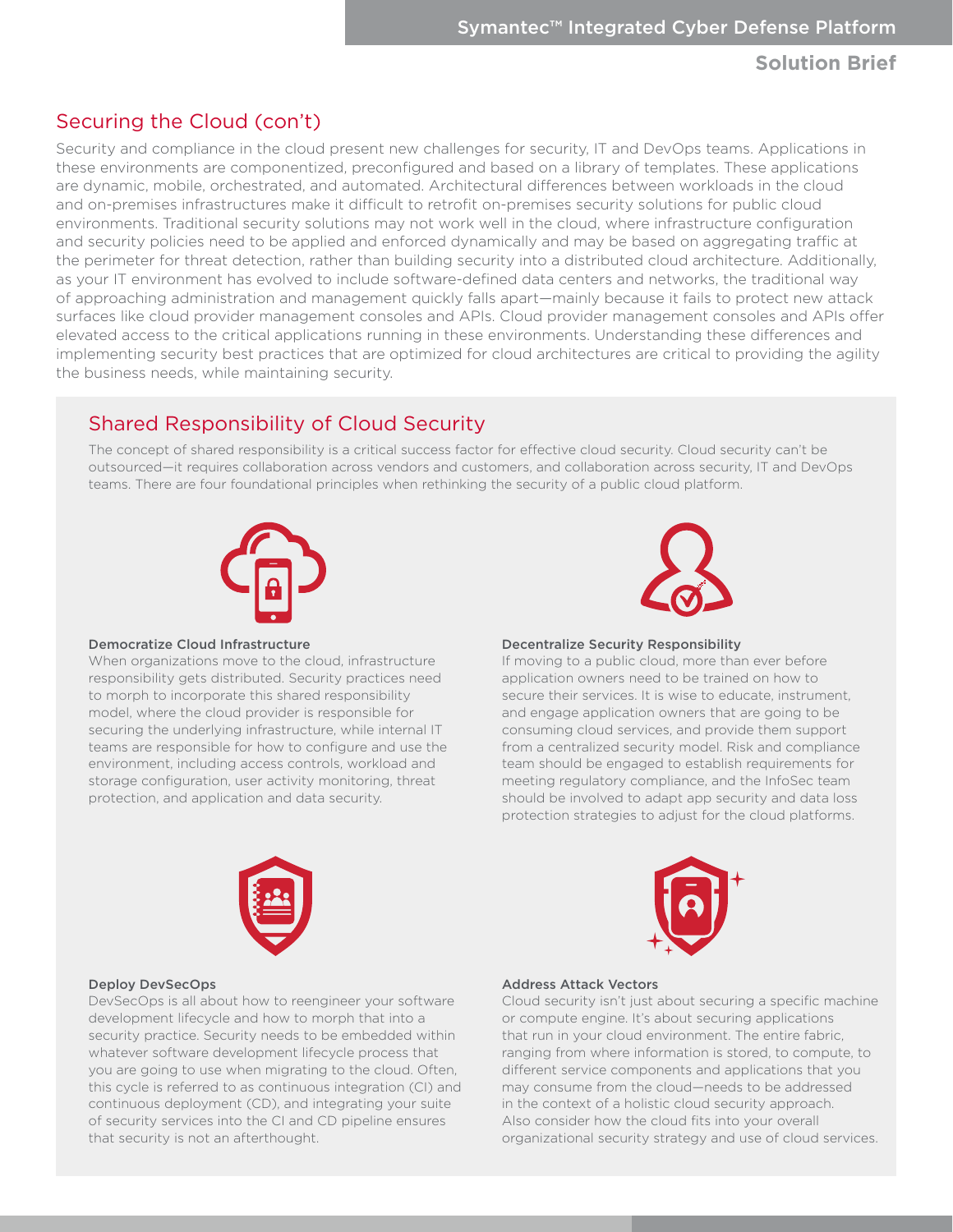## Securing your Cloud Migration with Symantec Integrated Cyber Defense Platform

For organizations to succeed in their move to the cloud, it's critical to leverage advanced cloud security solutions like those from Symantec that help secure cloud access, cloud infrastructure and cloud applications, providing indepth visibility and controls to safeguard users, information and workloads across public and private clouds.

#### Securing Cloud Access

As the anchor of the Symantec™ Identity and Access Management (IAM) platform, Symantec™ SiteMinder has been the proven leader for over 20 years at managing access to your online resources. SiteMinder is currently deployed at hundreds of sites, verifying more than 750 million identities, protecting thousands of applications, and securing trillions of dollars in transactions. SiteMinder provides seamless single signon between cloud and on-premises applications, and is further enhanced through integration with Symantec™ VIP, a cloud-based service that provides multifactor credentials and contextual risk analysis where stronger authentication mechanisms are needed. In the cloud, where a traditional perimeter does not exist, SiteMinder and VIP fill the gap by helping organizations adopt cloud-based applications while maintaining proper risk management and compliance measures to help protect data and follow regulations.

Additionally, our IAM platform, starting with SiteMinder and VIP, is transforming in three key areas:

- Convenience: Leveraging passwordless authentication to increase user convenience and adoption to grow your business and optimize productivity.
- Security: Integrating advanced analytics and Symantec™ Global Threat Intelligence Network to enable just-in-time access to let in legitimate users while preventing unauthorized access.
- Velocity: Creating microservices so developers can easily embed IAM capabilities into apps and DevOps tool chains to increase security without impacting the speed the business needs to compete.

Furthermore, SiteMinder can be enhanced through integration and implementation of Symantec™ Secure Access Cloud. Cloud-delivered Secure Access Cloud manages granular access to enterprise applications in IaaS and PaaS environments or on-premises data centers. This zero trust network access solution eliminates the complexity and security limitations of traditional remote access tools, such as VPNs, and streamlines digital transformation with a simple, secure, and scalable application access. Also known as a Software Defined Perimeter solution, it creates a safe, temporary connection between the user's device and the requested application, and then monitors and logs every operation, creating a detailed audit trail. The solution is agentless and enables the definition of granular access control policies and controls based on user identity.

## Securing Cloud Communications

The traditional approach to enterprise security has been rendered obsolete by a perfect storm of mobile users, remote offices and home working, cloud apps, compliance obligations and evolving security threats. For example, the vast majority of malware threats are delivered by email (Verizon, Data Breach Investigations Report, 2020, p18), and email is a key mechanism in taking users to malicious Web pages for phishing, ransomware and business email compromise attacks.

There are two important elements of security to consider. The first is how to provide secure and compliant access to the Web, and the second relates to securing email and corresponding Web page access.

Providing Web connectivity that requires traffic to be backhauled to an enterprise datacenter to enforce security and policies is no longer effective. Network and Security teams need solutions that protect a remote workforce that needs to be connected around the clock and from any location. At the same time, they need a seamless and secure solution that improves the user experience and reduces the cost of backhauling. Symantec™ Web Security Service is a comprehensive cloud-delivered secure web gateway built upon an advanced proxy architecture. It provides superior security for data, apps and users—wherever they are. It offers protection from advanced threats, protection of sensitive information, and compliant cloud application use—all delivered with scale upon a resilient, high performance network backbone.

To protect against advanced email attacks which are delivered through SMTP (a different channel from most Internet Activity), dedicated email threat and data protection capabilities are needed. Email threats have evolved; no longer is traditional spam and anti-malware detection effective. With the rise of ransomware, phishing and business email compromise fraud, sophisticated detection, prevention and risk avoidance methods are needed. Symantec™ Email Security protects against advanced threats, risky URLs and impersonated email. Web isolation technology allows uncategorized or risky webpages to be opened in a secure, disposable container, stopping Webdelivered malware, or phishing sites from impacting users. In addition, email encryption that integrates with Symantec™ DLP extends an organization's data protection policies to the email channel.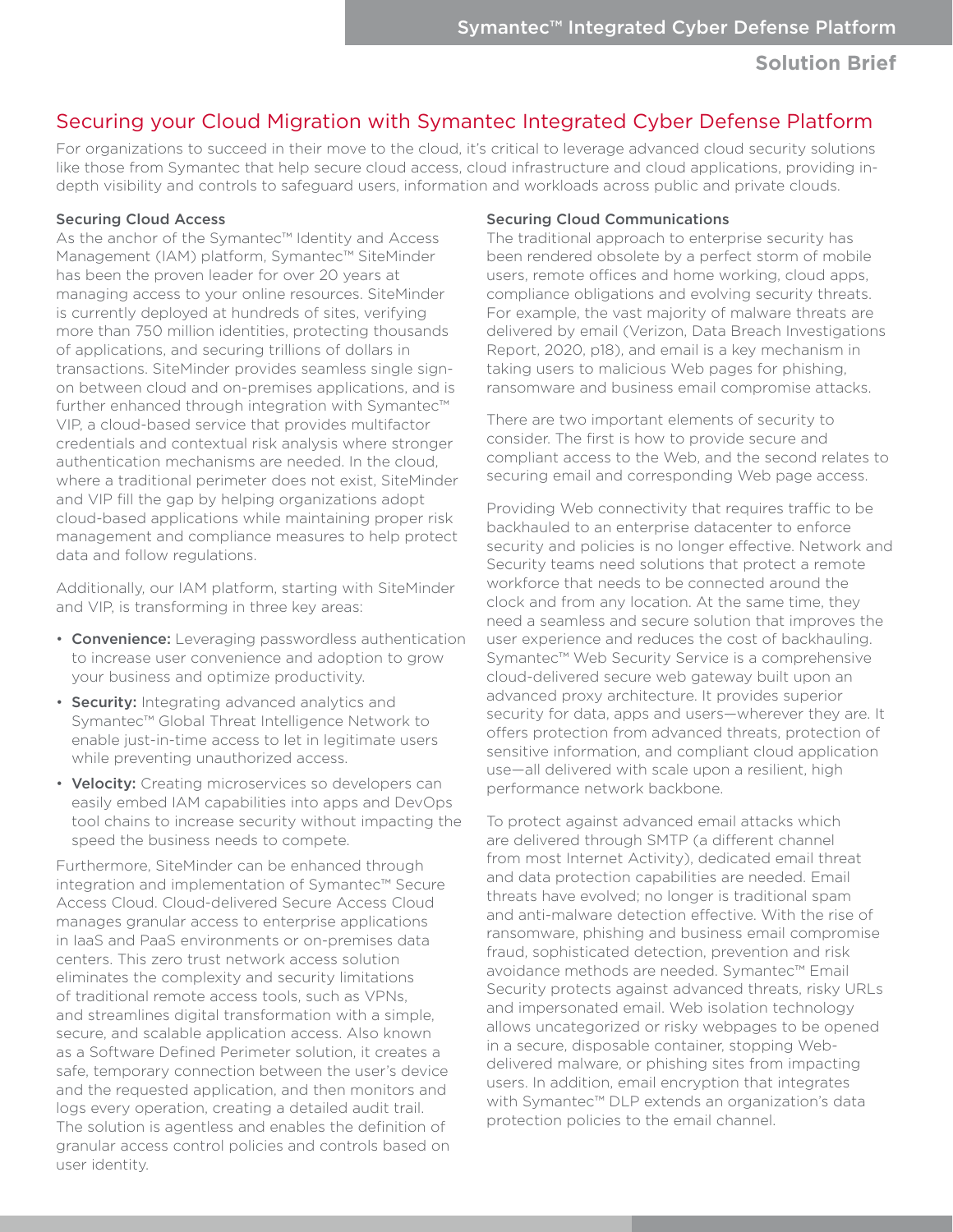#### Securing Cloud Infrastructure

Most cloud infrastructure puts strong safeguards in place to help protect customer privacy. All data is stored in highly secure data centers, and that security scales with your cloud usage. No matter the size of an organization, the infrastructure is designed to help keep data safe.

Symantec solutions for securing the cloud infrastructure provide organizations with a comprehensive view into who is using the cloud and how they are using it. By deploying Symantec™ CloudSOC CASB, Symantec™ Cloud Workload Protection and Symantec™ Cloud Workload Assurance, organizations can help protect their cloud environments from misconfigurations, misuse, attacks, threats and data loss.

Additionally, Symantec™ PAM Server Control can help to harden the underlying operating systems within the containers running in cloud environments. These agents protect mission-critical servers with powerful, finegrained security controls over system-level access and privileged user actions. They can protect and monitor files, folders, processes, registries, and connections to the Docker daemon. These agents can also manage who is allowed to run docker commands on a host.

Together, these solutions automate security for DevOps teams by embedding it into the front-end of the development process.

## Securing Cloud Applications

Symantec CloudSOC CASB empowers organizations to confidently enable cloud applications and services while helping them stay safe, secure and compliant. CloudSOC enables rapid detection and response to security issues for cloud apps and infrastructure all in one platform. CloudSOC can protect sanctioned and unsanctioned use of the cloud platform within your organization by:

- Monitoring, logging, and analyzing user and admin activity
- Enforcing access controls to prevent misconfigurations
- Detecting and remediating risky exposures in different cloud instances
- Defending cloud storage from advanced malware and APTs
- Detecting compromised accounts with user behavior analytics
- Detecting and restricting misuse and shadow cloud instances

#### Securing Cloud Workloads

Symantec Cloud Workload Protection automates security for cloud workloads, enabling business agility, risk reduction, and cost savings for organizations, while easing DevOps and administrative burdens. Rapid discovery, visibility, and elastic protection of cloud workloads enable automated security policy enforcement to help protect applications from unknown exploits.

Cloud-native integration allows DevOps to build security directly into application deployment workflows, while support for Chef and Puppet automates configuration, provisioning, and patching. Access to the Symantec Global Intelligence Network helps protect workloads against the latest global attacks and vulnerabilities, providing peace of mind for large enterprises, midmarket companies and born-in-the-cloud businesses.

Organizations migrating workloads to the cloud benefit from:

- Visibility and control of cloud workloads
- Elastic security for their dynamic cloud infrastructure
- Mitigation of risk associated with public cloud adoption

In addition, with potentially thousands of cloud resources deployed across multiple regions and multiple clouds, Symantec Cloud Workload Assurance provides visibility into cloud environments, assessment of cloud security posture and enforcement of security and compliance policies. Organizations can also have visibility and control of the cloud management plane, which is used to manage and configure cloud resources such as launching virtual instances or configuring virtual networks. The solution continuously monitors a cloud environment for resource misconfigurations that can expose data to the public internet. It extends the ability to resolve issues quickly with easy-to-follow, guided remediation steps developed by security analysts and compliance experts. Finally, it generates compliance reports with a single click, while eliminating the taxing process of collecting evidence in spreadsheets.